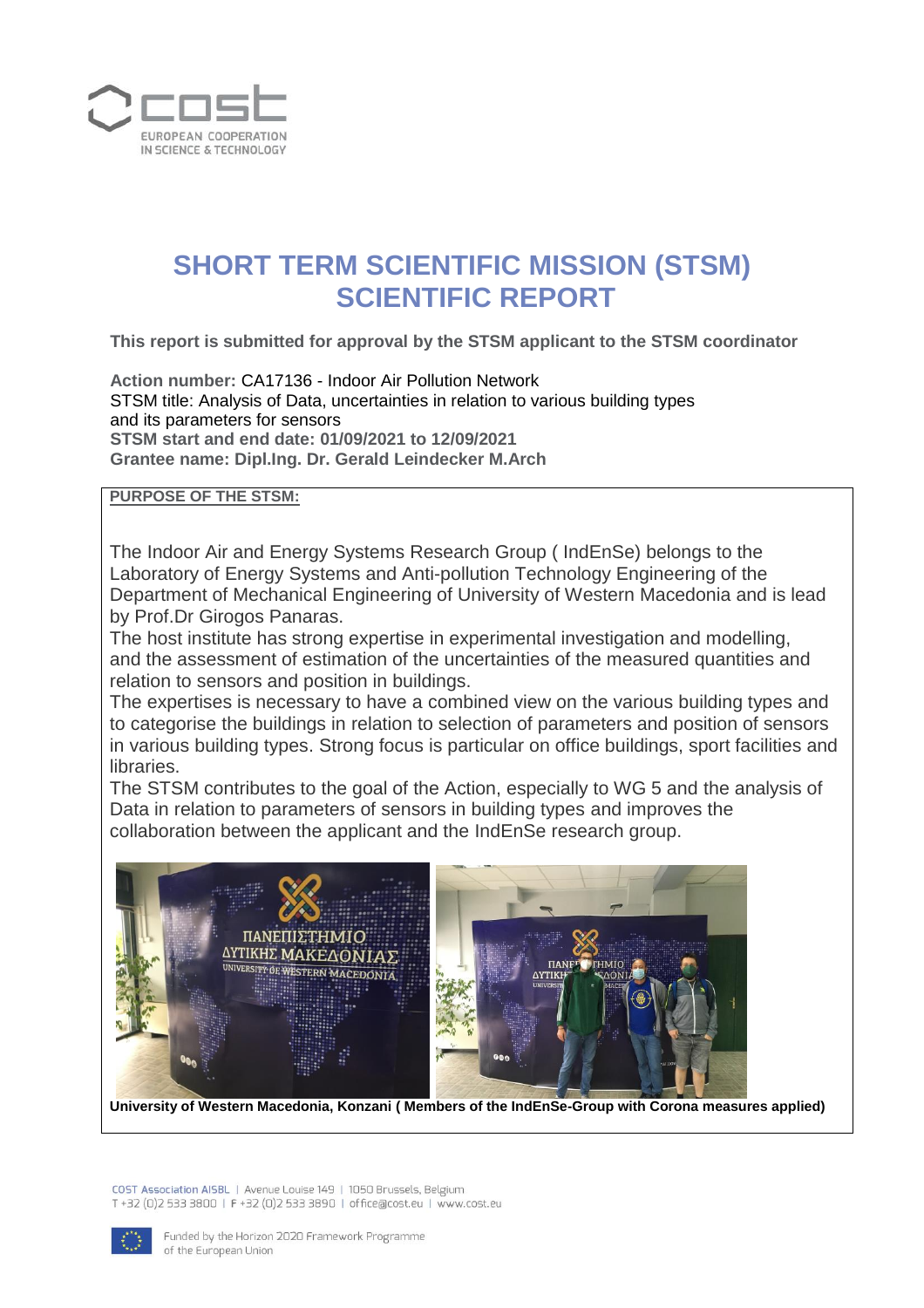

## **DESCRIPTION OF WORK CARRIED OUT DURING THE STSMS**

#### (max.500 words)

The host institute performs research in the field of occupancy comfort assessment (thermal, optical, acoustic), energy system performance analysis and optimization, and air quality assessment in multi purpose buildings with focus on determination of unwanted pollution sources and their origination (internal or external) and correlation of pollutants with occupant comfort and potential effect on human health.

During the STSM a structured literature assemesment was performed in relation to parameters such as building location, building ventilation effect on IAQ, level of occupancy / density and additional relevant parameters such as finishing materials and surface. The assessment was supported by indexing and mapping of the most relevant published papers.

This assessment is the basis for the justification of building types selected to be investigated. Strong focus was put on the analysis of data in relation to parameters of sensors in various building types, especially in respect to office buildings.

The host is using in an experimental set up techniques such as real time measurement and monitoring of data from sensors in multi-purpose buildings. During the visit, an actual measurement sequence was performed in an office building and data validation was started. The purpose of these measurements was to interpret and validate existing data as well as to gain new qualified data in respect to positioning of sensors. Furthermore, the data can be used as basis for computational methods, and the development of generalized computer based models of those conditions, based on measured or computed parameters (modelling).

Therefore the analytic assessment of the measured quantities in relation to sensors and position in buildings is a key task for progressing with modelling and simulation.



Data loggers and devices during a measurement sequence at the site

Besides real time measurement experiment, other relevant facilities of the host institution were visited. For example, a 1:1 testing chamber ( not yet fully operational) for indoor thermal conditions and air quality was presented and potential future features were discussed as well as laboratory test facility.



Infrastructure/Equipment: Testing Chamber and Laboratory Facility